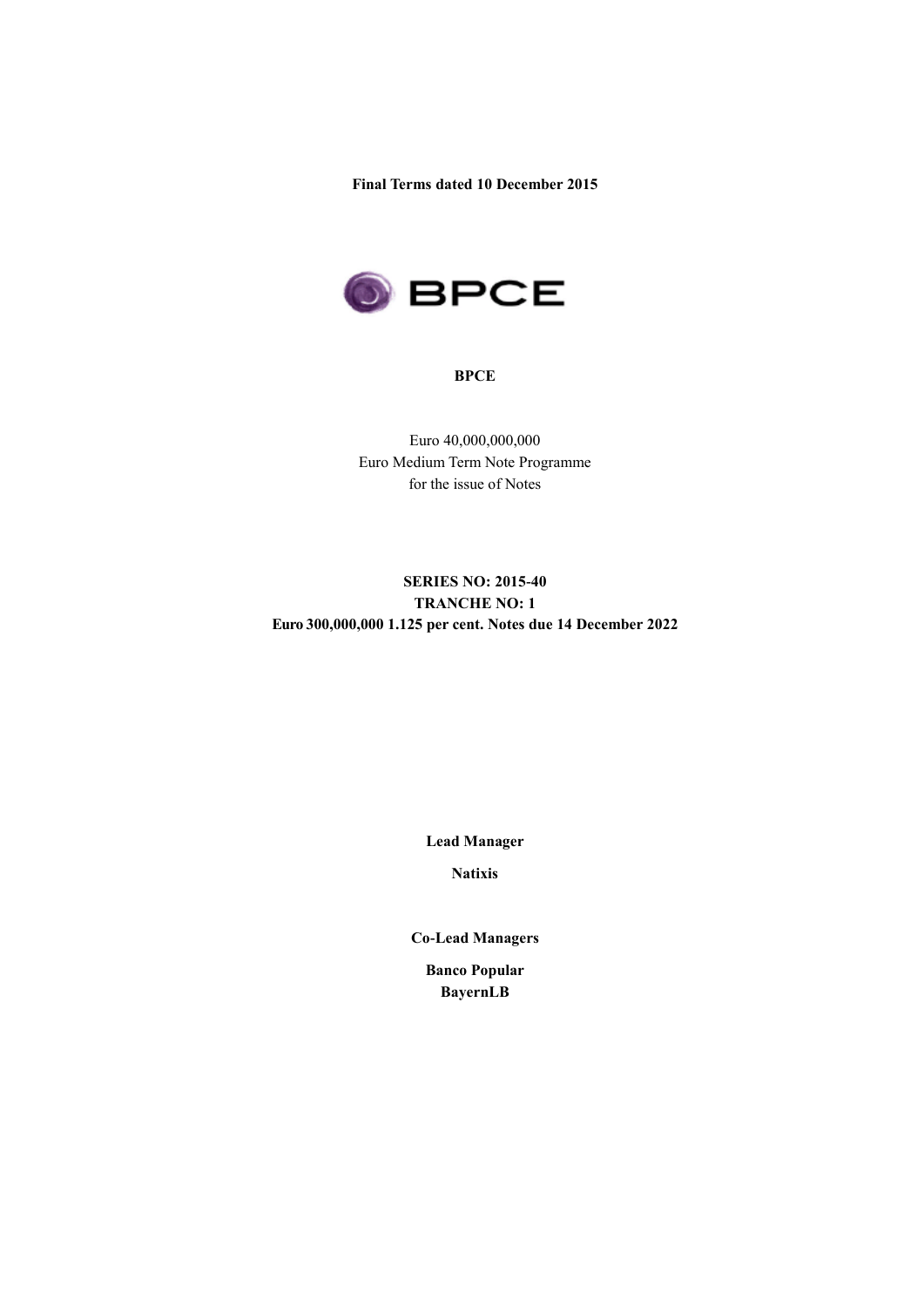### **PART A – CONTRACTUAL TERMS**

Terms used herein shall be deemed to be defined as such for the purposes of the conditions (the "**Conditions**") set forth in the Base Prospectus dated 18 November 2015 which received visa n°15-588 from the *Autorité des marchés financiers* (the "**AMF**") on 18 November 2015 which constitutes a base prospectus for the purposes of the Prospectus Directive (Directive 2003/71/EC), as amended (the "**Prospectus Directive**").

This document constitutes the Final Terms of the Notes described herein for the purposes of Article 5.4 of the Prospectus Directive and must be read in conjunction with such Base Prospectus. Full information on the Issuer and the offer of the Notes is only available on the basis of the combination of these Final Terms and the Base Prospectus. The Base Prospectus is available for viewing at the office of the Fiscal Agent or each of the Paying Agents and on the website of the AMF (www.amf-france.org) and copies may be obtained from BPCE, 50 avenue Pierre Mendès-France, 75013 Paris, France.

| 1  | Issuer:           |                                                                          | <b>BPCE</b>                                                                                                                                                           |  |  |
|----|-------------------|--------------------------------------------------------------------------|-----------------------------------------------------------------------------------------------------------------------------------------------------------------------|--|--|
| 2  | (i)               | Series Number:                                                           | 2015-40                                                                                                                                                               |  |  |
|    | (ii)              | Tranche Number:                                                          | 1                                                                                                                                                                     |  |  |
| 3  |                   | Specified Currency or Currencies:                                        | Euro                                                                                                                                                                  |  |  |
| 4  |                   | <b>Aggregate Nominal Amount:</b>                                         |                                                                                                                                                                       |  |  |
|    | (i)               | Series:                                                                  | Euro 300,000,000                                                                                                                                                      |  |  |
|    | (ii)              | Tranche:                                                                 | Euro 300,000,000                                                                                                                                                      |  |  |
| 5  |                   | Issue Price:                                                             | 99.679 per cent. of the Aggregate Nominal<br>Amount                                                                                                                   |  |  |
| 6  |                   | Specified Denomination:                                                  | Euro 100,000                                                                                                                                                          |  |  |
| 7  | (i)               | Issue Date:                                                              | 14 December 2015                                                                                                                                                      |  |  |
|    | (ii)              | Interest Commencement Date:                                              | 14 December 2015                                                                                                                                                      |  |  |
| 8  |                   | <b>Interest Basis:</b>                                                   | 1.125 per cent. Fixed Rate<br>(further particulars specified below)                                                                                                   |  |  |
| 9  |                   | Maturity Date:                                                           | 14 December 2022                                                                                                                                                      |  |  |
| 10 |                   | Redemption Basis:                                                        | Subject to any purchase and cancellation<br>or early redemption, the Notes will be<br>redeemed on the Maturity Date<br>at<br>100 per cent. of their nominal amount    |  |  |
| 11 |                   | Change of Interest Basis:                                                | Not Applicable                                                                                                                                                        |  |  |
| 12 | Put/Call Options: |                                                                          | Not Applicable                                                                                                                                                        |  |  |
| 13 | (i)               | Status of the Notes:                                                     | <b>Senior Notes</b>                                                                                                                                                   |  |  |
|    | (ii)              | Dates of the corporate authorisations for issuance<br>of Notes obtained: | Decision of the <i>Directoire</i> of the Issuer<br>dated 27 April 2015 and decision of<br>Mr. Jean-Philippe Berthaut, Head of Group<br>Funding, dated 2 December 2015 |  |  |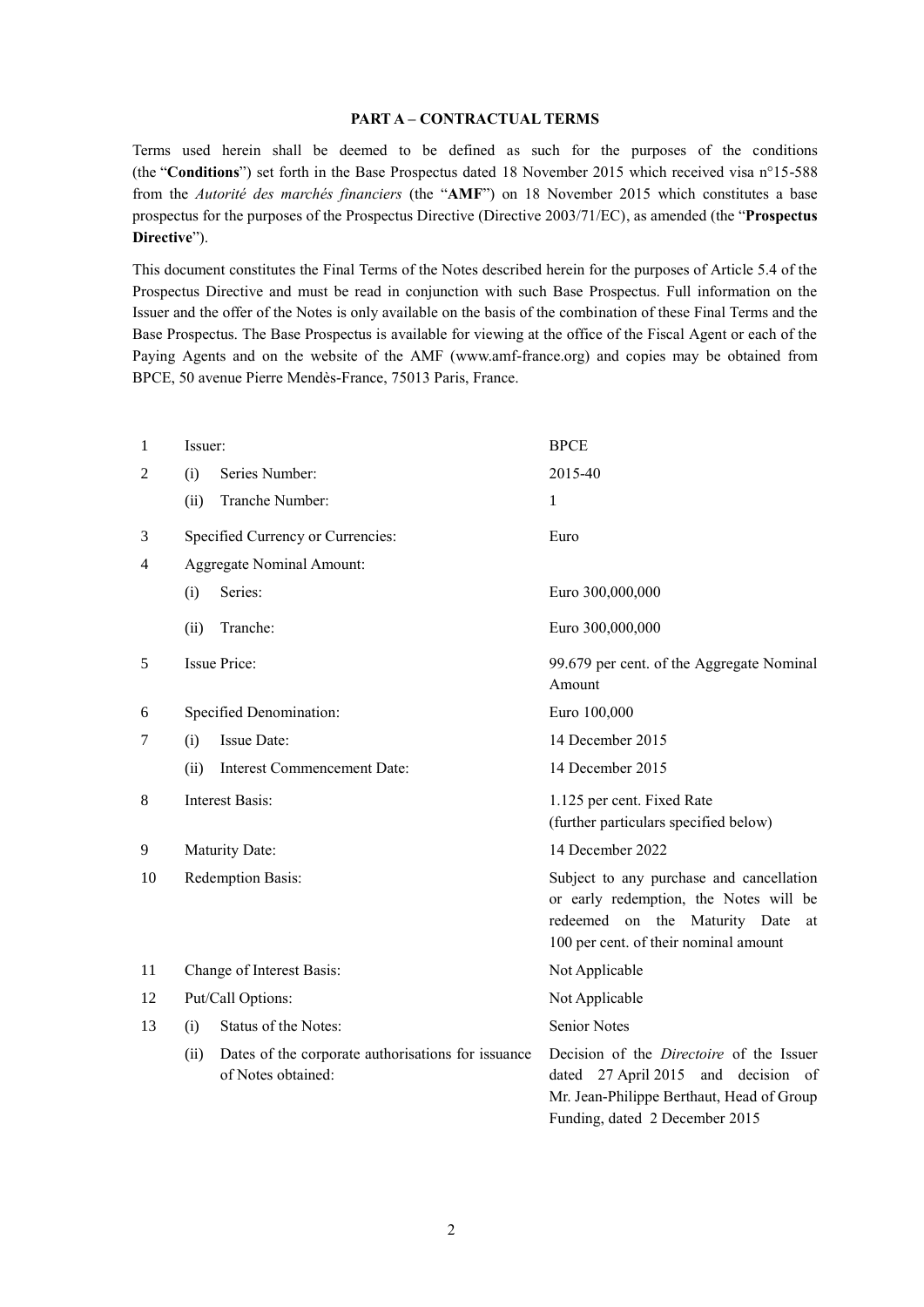## **PROVISIONS RELATING TO INTEREST (IF ANY) PAYABLE**

| 14 | <b>Fixed Rate Note Provisions</b>                                                                                                                                                           | Applicable                                                                               |  |  |
|----|---------------------------------------------------------------------------------------------------------------------------------------------------------------------------------------------|------------------------------------------------------------------------------------------|--|--|
|    | Rate of Interest:<br>(i)                                                                                                                                                                    | 1.125 per cent. per annum payable<br>annually in arrear on each Interest<br>Payment Date |  |  |
|    | Resettable:<br>(ii)                                                                                                                                                                         | Not Applicable                                                                           |  |  |
|    | (iii) Interest Payment Date(s):                                                                                                                                                             | 14 December in each year commencing on<br>14 December 2016                               |  |  |
|    | (iv) Fixed Coupon Amount:                                                                                                                                                                   | Euro 1,125 per Note of Euro 100,000<br>Specified Denomination                            |  |  |
|    | Broken Amount(s):<br>(v)                                                                                                                                                                    | Not Applicable                                                                           |  |  |
|    | (vi) Day Count Fraction:                                                                                                                                                                    | Actual/Actual (ICMA)                                                                     |  |  |
|    | (vii) Determination Dates:                                                                                                                                                                  | 14 December in each year                                                                 |  |  |
|    | (viii) Payments on Non-Business Days                                                                                                                                                        | As per Conditions                                                                        |  |  |
| 15 | <b>Floating Rate Note Provisions</b>                                                                                                                                                        | Not Applicable                                                                           |  |  |
| 16 | Zero Coupon Note Provisions                                                                                                                                                                 | Not Applicable                                                                           |  |  |
| 17 | <b>Inflation Linked Interest Note Provisions</b>                                                                                                                                            | Not Applicable                                                                           |  |  |
|    | PROVISIONS RELATING TO REDEMPTION                                                                                                                                                           |                                                                                          |  |  |
| 18 | Call Option                                                                                                                                                                                 | Not Applicable                                                                           |  |  |
| 19 | Put Option                                                                                                                                                                                  | Not Applicable                                                                           |  |  |
| 20 | Final Redemption Amount of each Note                                                                                                                                                        | Euro 100,000 per Note of Euro 100,000<br>Specified Denomination                          |  |  |
| 21 | Early Redemption Amount                                                                                                                                                                     |                                                                                          |  |  |
|    | Early Redemption Amount(s) of each Note<br>(i)<br>payable on redemption for taxation reasons<br>(Condition 6(h)), for illegality (Condition 6(k)) or<br>on event of default (Condition 9):: | Euro 100,000 per Note of Euro 100,000                                                    |  |  |
|    |                                                                                                                                                                                             | Specified Denomination                                                                   |  |  |
|    | Redemption for taxation reasons permitted on<br>(ii)<br>days others than Interest Payment Dates<br>(Condition $6(h)$ ):                                                                     | Yes                                                                                      |  |  |
|    | (iii) Unmatured Coupons to become void upon early<br>redemption (Materialised Bearer Notes only)<br>(Condition $7(f)$ ):                                                                    | Not Applicable                                                                           |  |  |
|    | <b>GENERAL PROVISIONS APPLICABLE TO THE NOTES</b>                                                                                                                                           |                                                                                          |  |  |
| 22 | Form of Notes:                                                                                                                                                                              | <b>Dematerialised Notes</b>                                                              |  |  |

| (i) Form of Dematerialised Notes: | Bearer form <i>(au porteur)</i> |
|-----------------------------------|---------------------------------|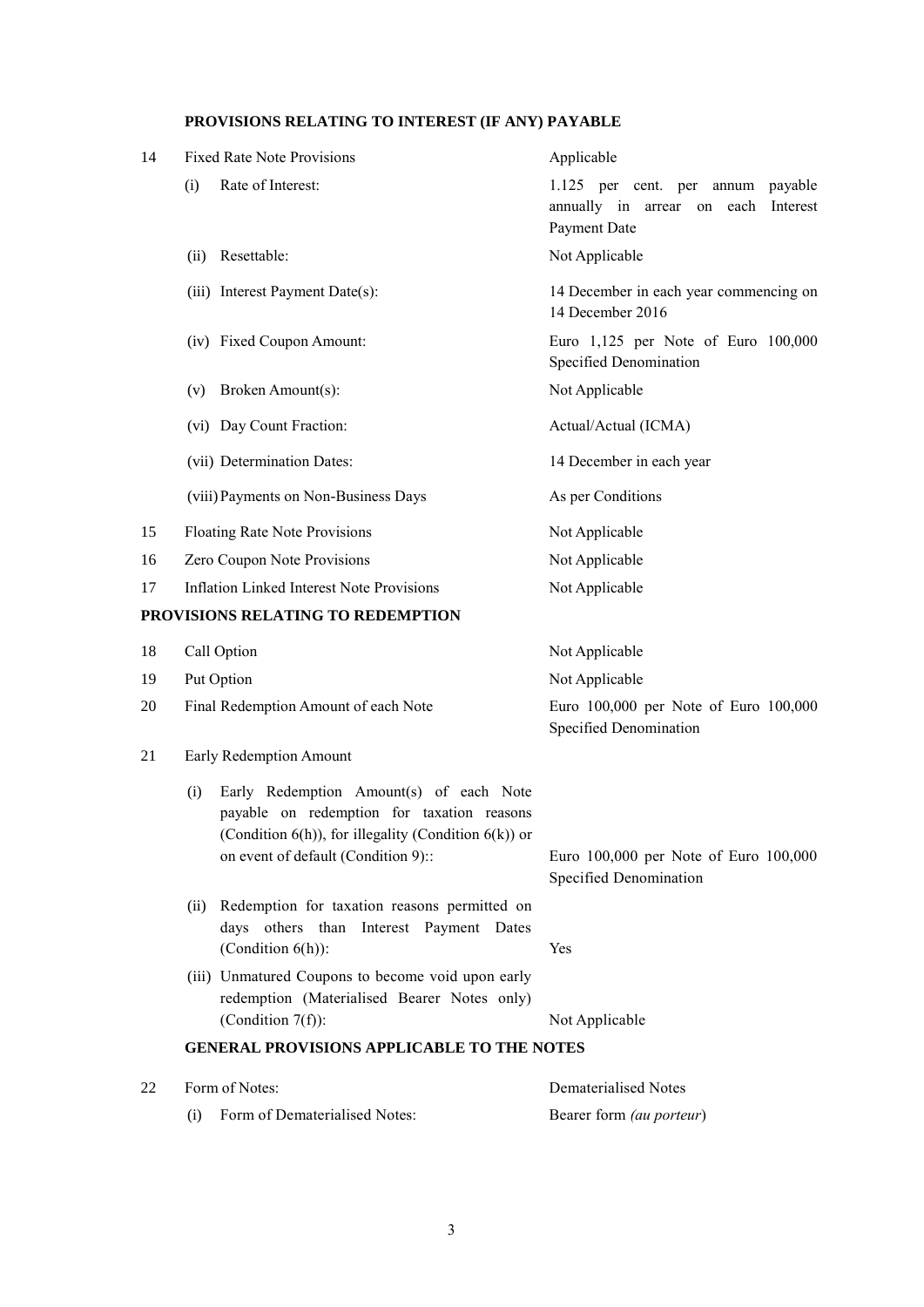|    | Registration Agent:<br>(ii)                                                                                             | Not Applicable                                                                                                                                                                                                                                                 |
|----|-------------------------------------------------------------------------------------------------------------------------|----------------------------------------------------------------------------------------------------------------------------------------------------------------------------------------------------------------------------------------------------------------|
|    | (iii)<br>Temporary Global Certificate:                                                                                  | Not Applicable                                                                                                                                                                                                                                                 |
|    | (iv)<br>Applicable TEFRA exemption:                                                                                     | Not Applicable                                                                                                                                                                                                                                                 |
| 23 | Financial Centre(s):                                                                                                    | Not Applicable                                                                                                                                                                                                                                                 |
| 24 | Talons for future Coupons or Receipts to be attached to<br>Definitive Notes (and dates on which such Talons<br>mature): | Not Applicable                                                                                                                                                                                                                                                 |
| 25 | Details relating to Instalment Notes: amount of each<br>instalment, date on which each payment is to be made:           | Not Applicable                                                                                                                                                                                                                                                 |
| 26 | Redenomination provisions:                                                                                              | Not Applicable                                                                                                                                                                                                                                                 |
| 27 | Purchase in accordance with Articles L.213-1 A and<br>D.213-1 A of the French Code monétaire et financier:              | Applicable                                                                                                                                                                                                                                                     |
| 28 | Consolidation provisions:                                                                                               | Not Applicable                                                                                                                                                                                                                                                 |
| 29 | Masse:                                                                                                                  | Contractual Masse                                                                                                                                                                                                                                              |
|    |                                                                                                                         | Name and address of the Representative:<br>SELARL MCM Avocat represented by<br>Maître Antoine Lachenaud<br>10, rue de Sèze<br>75009 Paris<br>France                                                                                                            |
|    |                                                                                                                         | Name<br>and<br>address of the<br>alternate<br>Representative:<br>Maître Philippe Maisonneuve<br>Avocat<br>10, rue de Sèze<br>75009 Paris<br>France<br>The<br>Representative<br>will<br>receive<br>a<br>remuneration of Euro 2,000 (excluding<br>VAT) per year. |

# **RESPONSIBILITY**

The Issuer accepts responsibility for the information contained in these Final Terms.

Signed on behalf of BPCE

Duly represented by: Jean-Philippe BERTHAUT, Head of Group Funding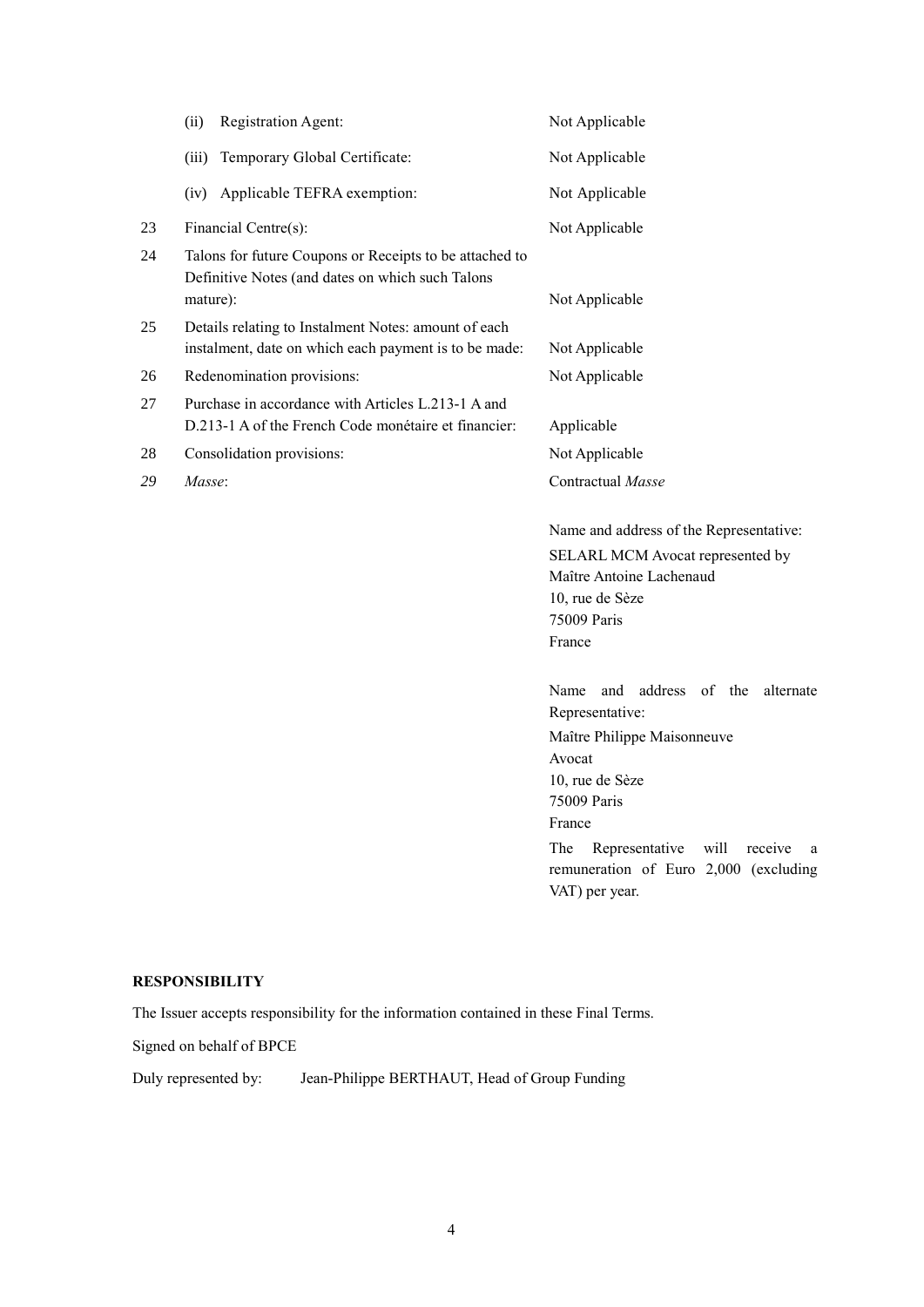## **PART B – OTHER INFORMATION**

## **1 LISTING AND ADMISSION TO TRADING**

| (i) |          |  | Listing and Admission to Application has been made by the Issuer (or on its behalf) for |
|-----|----------|--|-----------------------------------------------------------------------------------------|
|     | trading: |  | the Notes to be listed and admitted to trading on Euronext                              |
|     |          |  | Paris with effect from the Issue Date.                                                  |

(ii) Estimate of total expenses related to admission to trading: Euro 9,400 (including AMF fees**)**

#### **2 RATINGS**

Ratings: The Notes to be issued are expected to be rated: S & P: A Moody's: A2 Fitch: A

> Each of S&P Moody's and Fitch is established in the European Union and registered under Regulation (EC) No 1060/2009 as amended.

#### **3 INTERESTS OF NATURAL AND LEGAL PERSONS INVOLVED IN THE ISSUE**

Save as discussed in "Subscription and Sale", so far as the Issuer is aware, no person involved in the offer of the Notes has an interest material to the offer.

## **4 REASONS FOR THE OFFER, ESTIMATED NET PROCEEDS AND TOTAL EXPENSES**

Reasons for the offer: The net proceeds of the issuance of the Notes will be granted to Natixis by way of an intra-group loan (the "**Natixis Loan**"), the proceeds of which will in turn be allocated from time to time to, but not limited to, Natixis Energeco for the financing or refinancing, in whole or in part, of Eligible Projects (as defined below).

> Pending allocation to Eligible Projects, the proceeds of the Natixis Loan will be invested in cash or cash equivalent instruments. Natixis will monitor the allocation of the proceeds.

> "**Eligible Projects**" means Renewable Energy Projects located in France:

(i) originated by entities within Natixis' group (i.e. Natixis or companies which are controlled by Natixis, such as Natixis Energeco),

(ii) which meet the Selection Criteria developed by entities within Natixis' group and approved by Vigeo, as an independent second party opinion provider.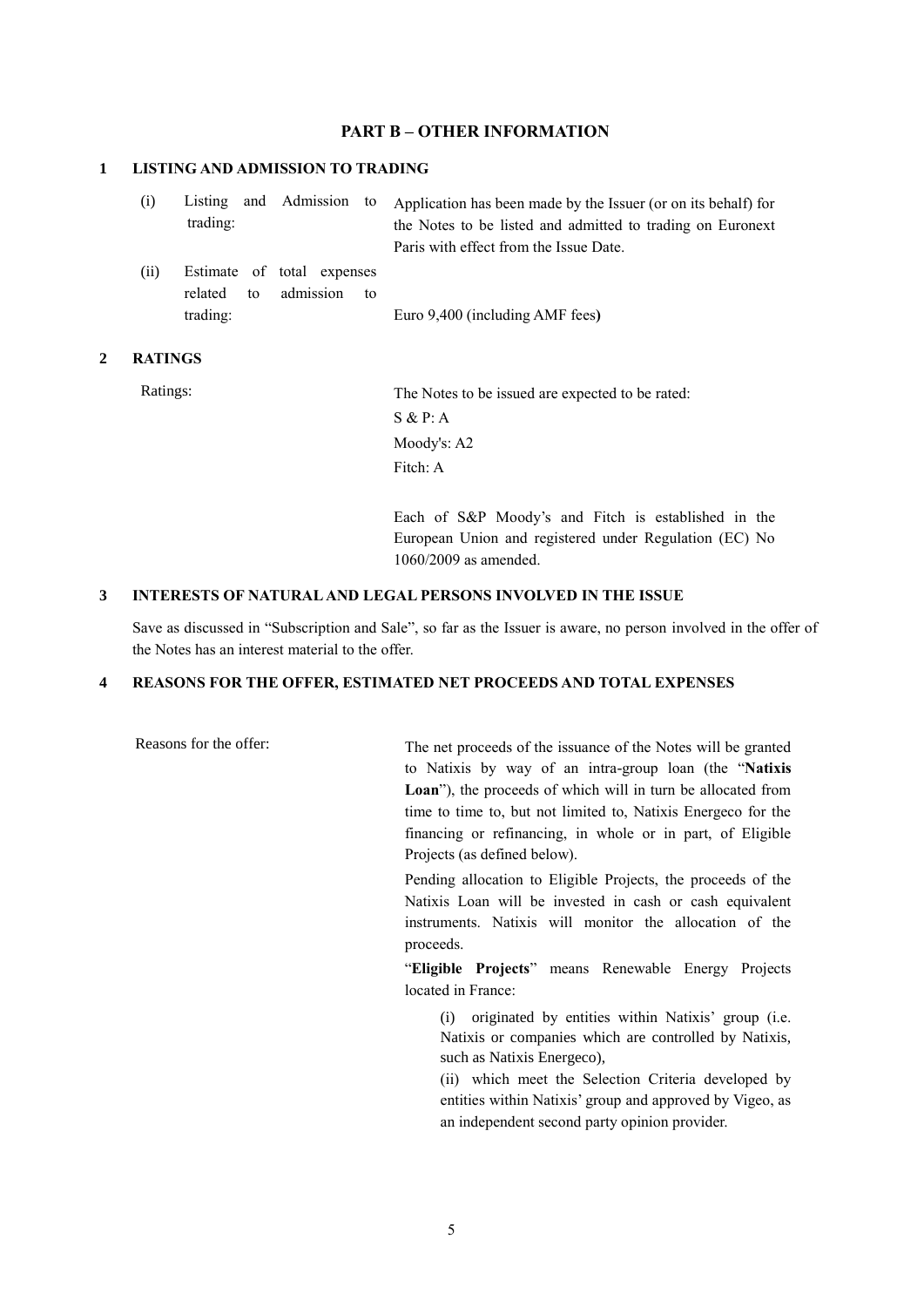The Eligible Projects will be approved by a dedicated committee, with Natixis Energeco CEO and Natixis Treasury Teams (the composition of this committee is subject to change over time).

"**Renewable Energy Projects**" means existing, on-going and/or future projects of conception, construction, operation and/or maintenance of renewable energy production units located in France, e.g. energy produced from wind (on-shore) and solar power and biomass (wood energy).

"**Selection Criteria**" means the available list of environmental, social and governance (ESG) criteria which any project should comply with at any time in order to be considered as an Eligible Project, as such list may be modified by Natixis from time to time subject to the prior verification by Vigeo.

A list of Eligible Projects will be set up and updated from time to time to include any Eligible Projects newly financed or refinanced by Natixis on-lending all or part of the Natixis Loan, and to remove any Eligible Projects that are no longer financed or refinanced by this means due to their repayment or prepayment or if any such project ceases to be an Eligible Project. However, the list of Eligible Projects will be annually updated if no new Eligible Projects are financed or refinanced by the Natixis Loan.

The Issuer commits to publish, on its website (www.bpce.fr) in a dedicated green bond section, a reporting, each year, including (i) the list of Eligible Projects financed or refinanced by the Natixis Loan in line with confidentiality practices and funds allocated to each project; (ii) the nonallocated amount of cash or cash equivalent still held by Natixis; (iii) a number of impact indicators and additional indicators on ESG factors.

Natixis has appointed a third party to issue a report each year (the "**Auditor's Report**") on the compliance, in all material respects, of (i) the Eligible Projects with the Selection Criteria, and (ii) the pending cash allocation.

The Issuer will make the independent assurance reports available on its website in a dedicated green bond section (www.bpce.fr). Copies of the Auditor's Report will be available for inspection during the usual business hours on any week day (except Saturdays, Sundays and public holidays in France) at the registered office of the Issuer.